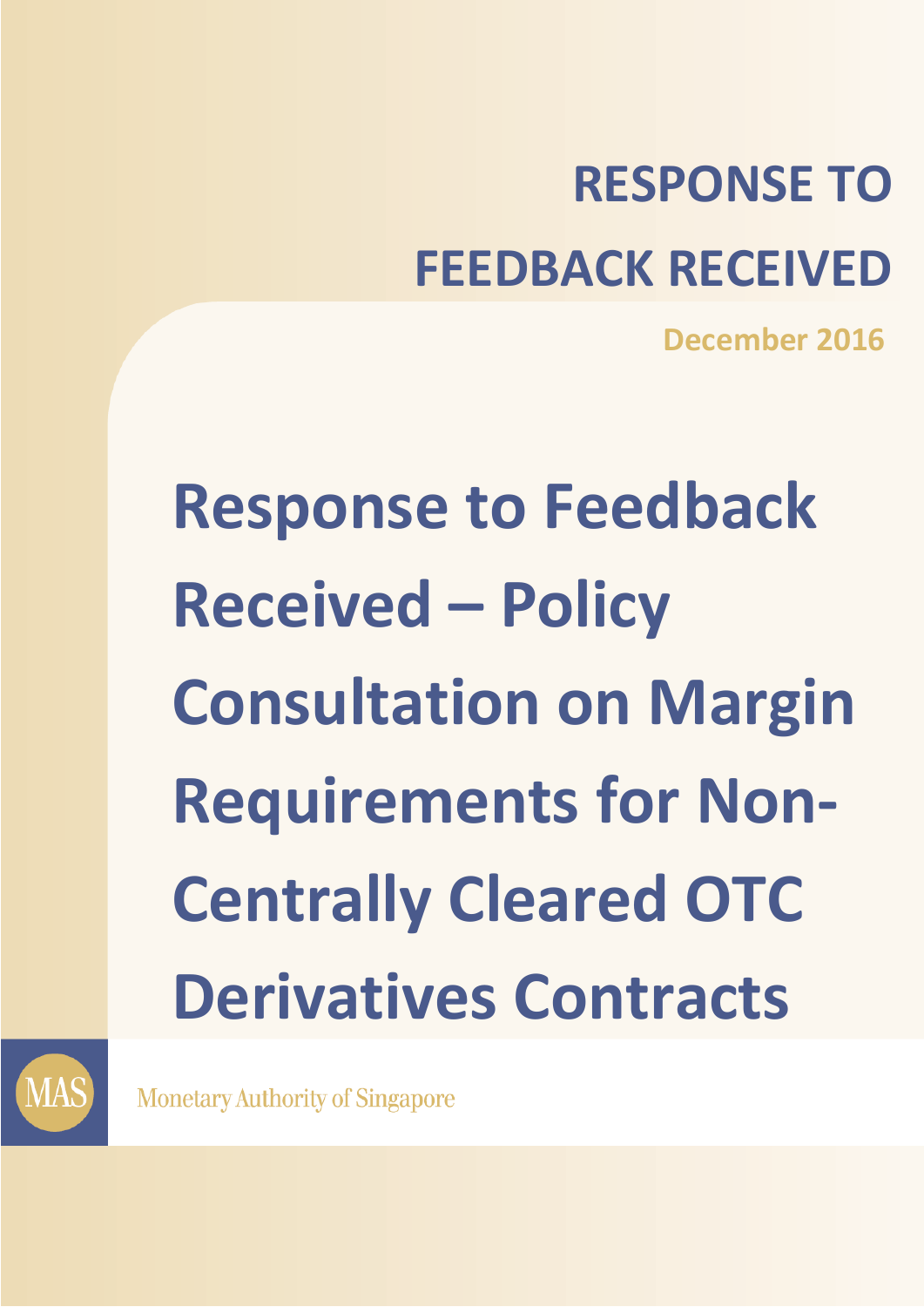# **Contents**

| $\mathbf{1}$   |  |
|----------------|--|
| $\overline{2}$ |  |
| 3              |  |
| $\overline{4}$ |  |
| 5              |  |
| 6              |  |
| $\overline{7}$ |  |
| 8              |  |
| 9              |  |
| 10             |  |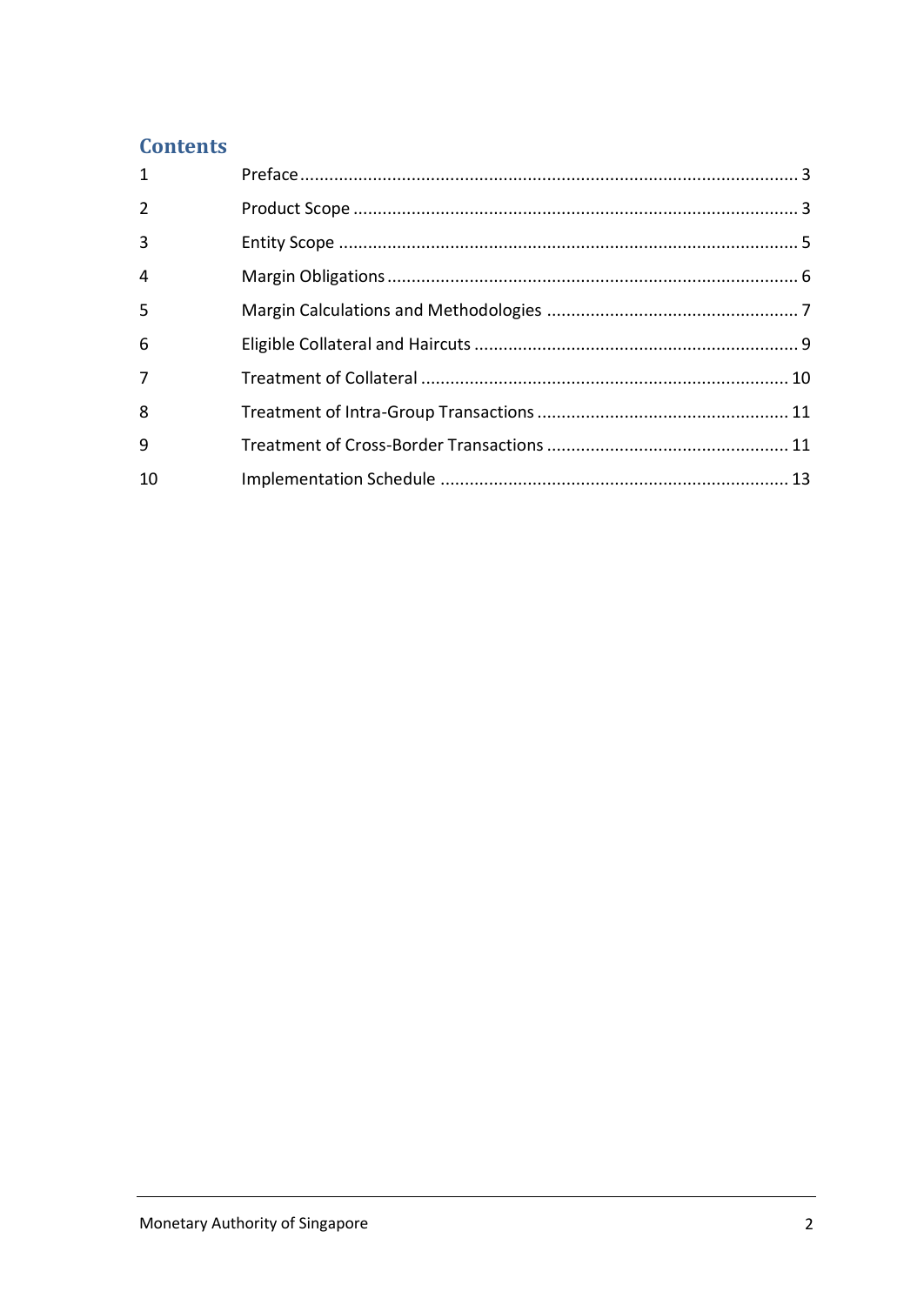# <span id="page-2-0"></span>**1 Preface**

1.1 On 1 October 2015, MAS issued a consultation paper on proposals to implement margin requirements for non-centrally cleared over-the-counter ("OTC") derivatives contracts ("uncleared derivatives contracts").<sup>1</sup> Margin requirements reduce counterparty credit risk from uncleared derivatives contracts and form part of the broader global reforms to make the trading of OTC derivatives safer.

1.2 The consultation period closed on 1 Nov 2015, and MAS would like to thank all respondents for their contributions. The list of respondents is in Appendix A and the full submissions are provided in Annex  $B^2$ .

1.3 The final Guidelines on Margin Requirements for Non-centrally Cleared OTC Derivatives Contracts ("Guidelines") can be accessed via the following link:

 [http://www.mas.gov.sg/Regulations-and-Financial-Stability/Regulations-](http://www.mas.gov.sg/Regulations-and-Financial-Stability/Regulations-Guidance-and-Licensing/Securities-Futures-and-Funds-Management/Guidelines/2016/Guidelines-on-Margin-Requirements-for-NonCentrally-Cleared-OTC-Derivatives-Contracts.aspx)[Guidance-and-Licensing/Securities-Futures-and-Funds-](http://www.mas.gov.sg/Regulations-and-Financial-Stability/Regulations-Guidance-and-Licensing/Securities-Futures-and-Funds-Management/Guidelines/2016/Guidelines-on-Margin-Requirements-for-NonCentrally-Cleared-OTC-Derivatives-Contracts.aspx)[Management/Guidelines/2016/Guidelines-on-Margin-Requirements-for-](http://www.mas.gov.sg/Regulations-and-Financial-Stability/Regulations-Guidance-and-Licensing/Securities-Futures-and-Funds-Management/Guidelines/2016/Guidelines-on-Margin-Requirements-for-NonCentrally-Cleared-OTC-Derivatives-Contracts.aspx)[NonCentrally-Cleared-OTC-Derivatives-Contracts.aspx](http://www.mas.gov.sg/Regulations-and-Financial-Stability/Regulations-Guidance-and-Licensing/Securities-Futures-and-Funds-Management/Guidelines/2016/Guidelines-on-Margin-Requirements-for-NonCentrally-Cleared-OTC-Derivatives-Contracts.aspx)

1.4 The Guidelines incorporates feedback where MAS is in agreement with. Comments that are of wider interest, together with MAS' responses, are set out below.

# <span id="page-2-1"></span>**2 Product Scope**

2.1 MAS sought views on the proposal to subject all OTC derivatives contracts that are not centrally cleared by a qualifying central counterparty ("QCCP"), except for physically-settled foreign-exchange ("FX") forwards and swaps, to margin requirements.

#### **(a) Definition of Non-Centrally Cleared OTC Derivatives**

2.2 Respondents were generally supportive of the proposed product scope, but some viewed that excluding only OTC derivatives contracts cleared on a QCCP would be inconsistent with the margin rules of other jurisdictions that excluded OTC derivatives contracts cleared on any CCP.

2.3 Some respondents sought clarification on the definition of OTC derivatives contracts, such as whether equity options and forwards, and physically settled commodity

 $\overline{a}$ 

 $1$  The consultation paper can be accesse[d here.](http://www.mas.gov.sg/~/media/MAS/News%20and%20Publications/Consultation%20Papers/Policy%20Consultation%20on%20Margin%20Requirements%20for%20NonCentrally%20Cleared%20OTC%20Derivatives%201Oct.pdf)

 $2$  Some names and submissions are omitted on request of confidentiality by the respondents.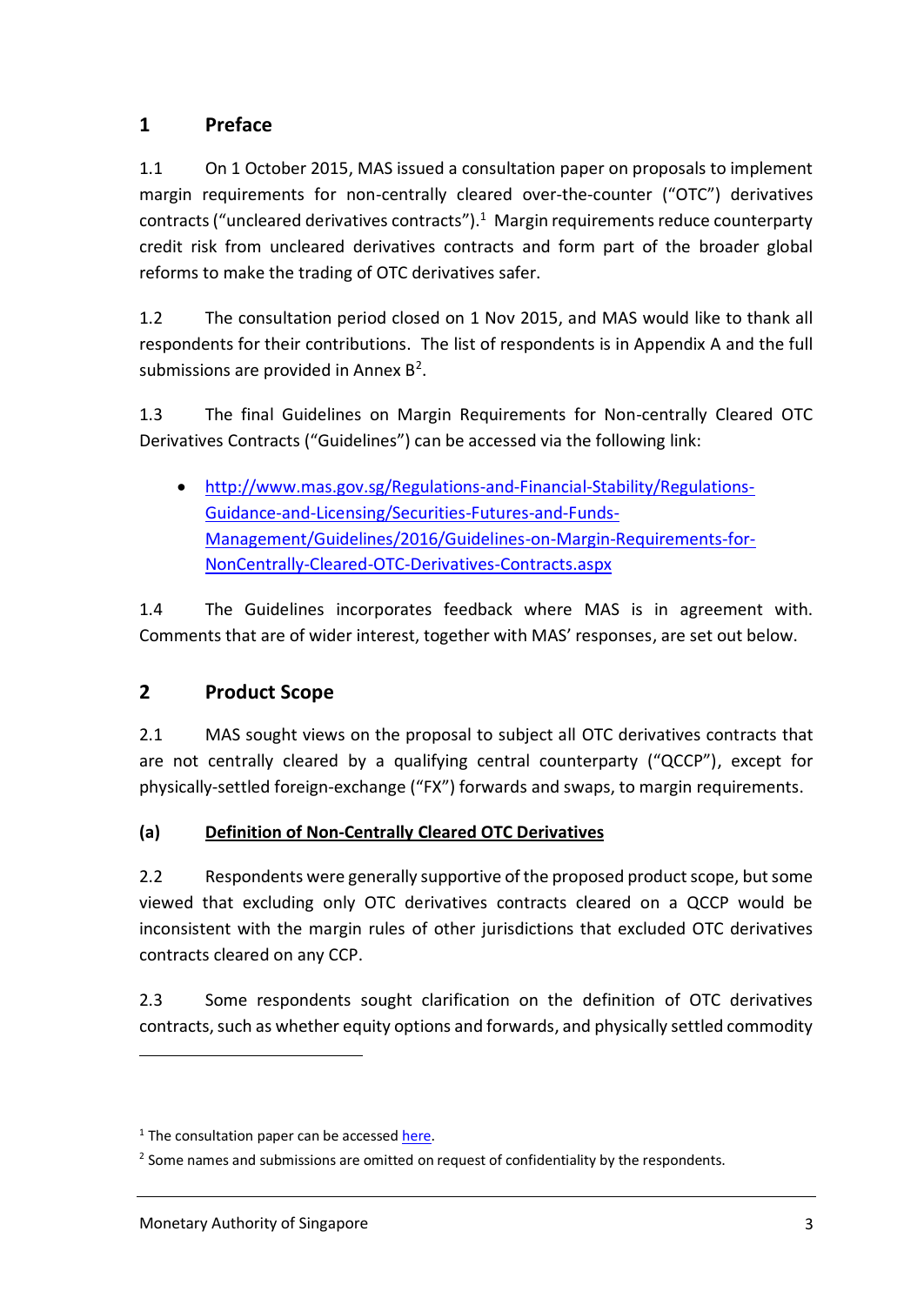derivatives would be caught within the definition and hence subject to margin requirements. A few respondents requested for further clarity on the treatment of crosscurrency swaps and non-deliverable FX forwards ("NDFs").

#### MAS' Response

2.4 MAS notes that internationally, other jurisdictions have excluded OTC derivatives contracts cleared on any CCP from margin requirements. MAS also recognises that there are existing safeguards in place, such as higher risk charges on exposures to non-QCCPs under the MAS regulatory capital requirements for banks and merchant banks, that encourage MAS Covered Entities to appropriately manage their risk exposure to non-QCCPs. As such, we will remove the proposed QCCP requirement and exclude all OTC derivatives contracts cleared on any CCP from the margin requirements.

2.5 The definition of "derivatives contract" in section 2 of the Securities and Futures Act ("SFA") applies to the Guidelines. Derivatives such as equity options and forwards which are "securities" under the SFA therefore do not fall within the definition of "derivatives contract". <sup>3</sup> MAS notes that some jurisdictions provide transitional arrangements to exempt equity options and forwards from margin requirements. While MAS has proposed legislative amendments to the SFA, including changes to the definitions of "securities" and "derivatives contract", MAS will monitor developments in other jurisdictions and consider changes to the scope of "derivatives contract" in the Guidelines as necessary.

2.6 MAS understands that commodity derivatives contracts are commonly entered into for the purpose of fulfilling the day to day needs of business operations, such as entering into advance purchase schedules of raw materials for a manufacturing business. MAS has clarified in the Guidelines that such commodity derivatives contracts are excluded from margin requirements.

 $\overline{a}$ 

 $3$  The public consultation and MAS' response to the feedback received can be found [here.](http://www.mas.gov.sg/News-and-Publications/Consultation-Paper/2015/Consultation-Paper-on-Proposed-Amendments-to-the-SFA.aspx) The Amendment Bill was moved in Parliament on 7 Nov 2016.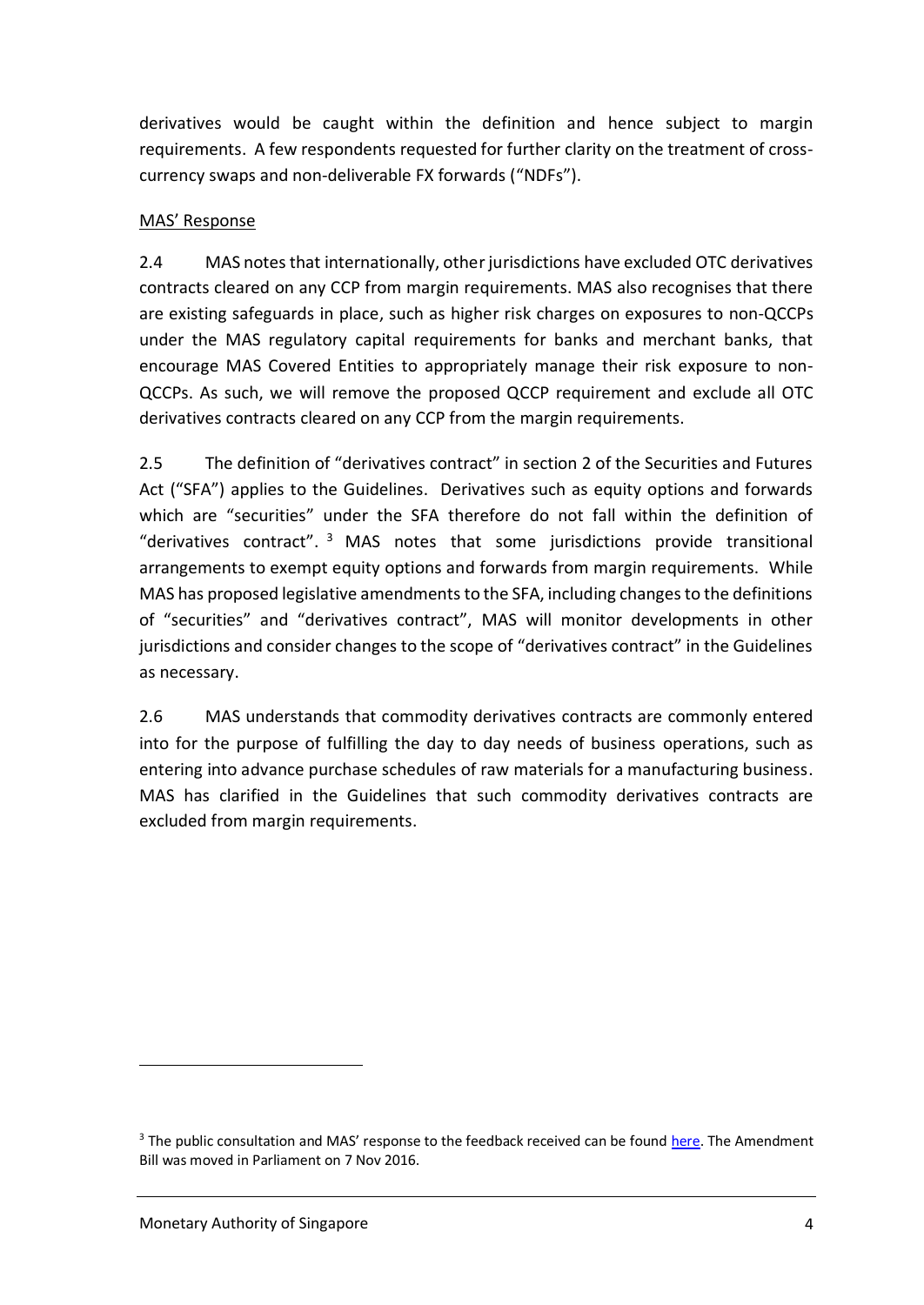2.7 Consistent with the BCBS-IOSCO framework and other major jurisdictions, MAS has clarified in the Guidelines that physically settled FX forwards and swaps and fixed physically settled FX transactions associated with the exchange of principal of crosscurrency swaps will be excluded from margin requirements. For the avoidance of doubt, all other risk components of the cross currency swap will still need to be subject to margin requirements.

# **(b) Treatment of Contracts Arising from Non-Material Amendments and Risk-Reducing Actions**

2.8 Some respondents requested for new contracts arising from non-material amendments of uncleared derivatives contracts entered into before the commencement of margin requirements ("legacy trades") or new contracts resulting from the novation or portfolio compression of legacy trades to be excluded from margin requirements.

#### MAS' Response

2.9 We generally agree with the feedback that genuine amendments to legacy trades should be excluded from margin requirements and has clarified accordingly in the Guidelines. These include, for example, new transactions arising from portfolio compression (or other post-trade risk mitigation actions) of legacy trades. However, new transactions resulting from portfolio compression (or post-trade risk mitigation actions) of a mixed set of both legacy and post-margin transactions would not be considered as legacy trades, and hence subject to margin requirements. The application of margin requirements to novated trades should be considered in the context of the counterparty a trade is novated to e.g. whether it is intended for central clearing.

# <span id="page-4-0"></span>**3 Entity Scope**

3.1 MAS sought views on the proposals to adopt a phased approach to the implementation of margin requirements, on MAS licensed financial institutions ("FIs") for uncleared derivatives contracts booked in Singapore, as well as the application of exemption thresholds on MAS Covered Entities.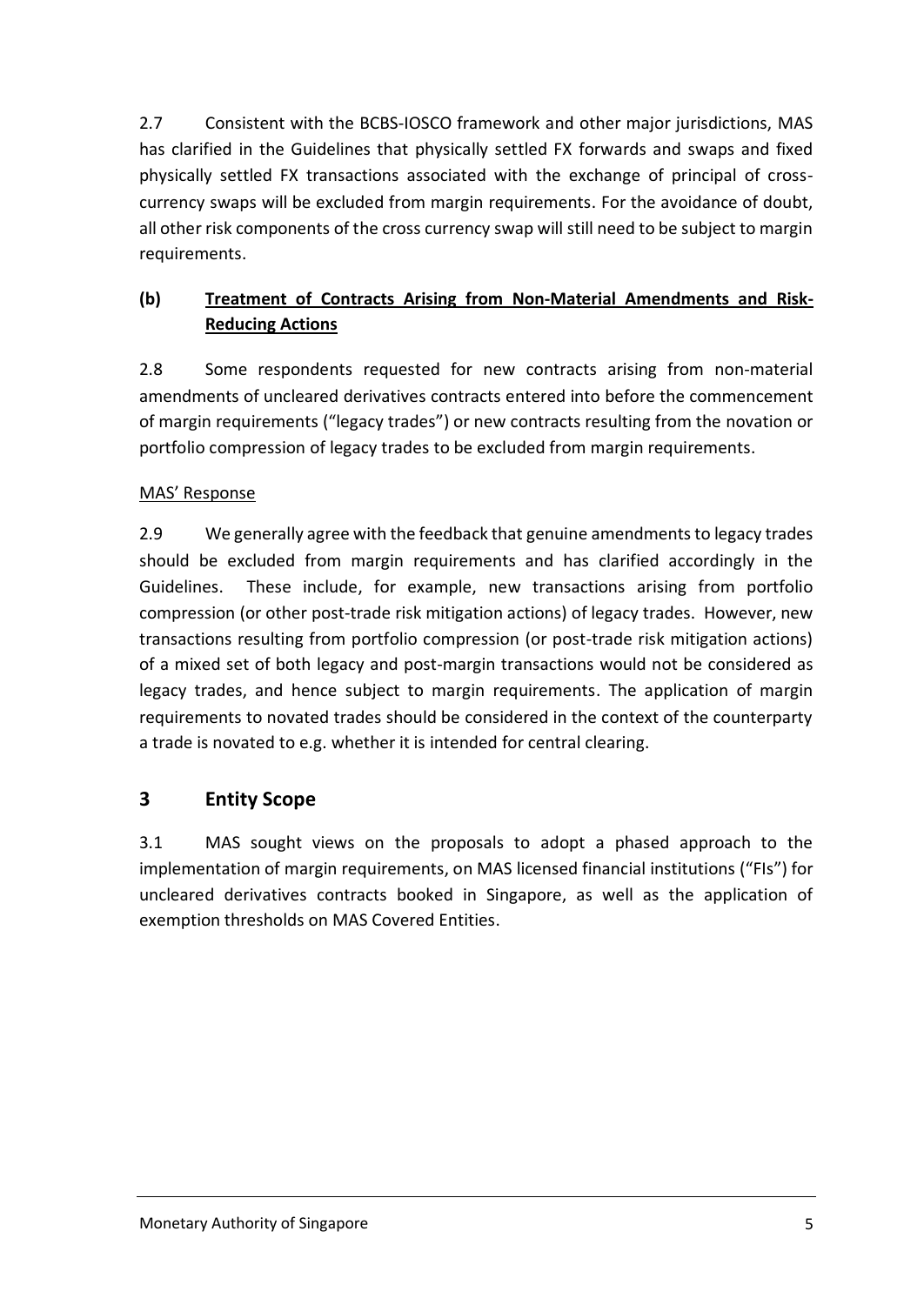# **(a) Entities Subject to Margin Requirements**

3.2 Respondents were generally supportive for MAS to commence margin requirements starting with banks and merchant banks. Some respondents commented that the margin requirements should be implemented in a proportionate manner, taking into account the stages of market developments in this region. In addition, while the majority of respondents were supportive of the application of exclusion thresholds to nonbank FIs, some respondents cautioned that expanding the exclusion to smaller banks and merchant banks may create an unlevel playing field.

#### MAS' Response

3.3 MAS agrees that implementation of margin requirements should be proportionate, and hence the phased approach for banks and merchant banks, the application of margin requirements to trades booked in Singapore, and the exclusion of non-bank FIs from margin requirements for now. MAS continues to maintain oversight through consolidated supervision of local financial groups and will periodically review, as appropriate, the scope of entities that should be subject to margin requirements.

# **(b) Margin Requirements on Investment Funds**

3.4 Respondents had differing views on how margin requirements should be imposed on investment funds. Some respondents felt that the obligation to ensure compliance with margin requirements should be placed on the fund manager, while others thought that the trustee to the fund was in a better position to administer the exchange of margins.

# MAS' Response

3.5 MAS will review the phase-in of margin requirements for non-bank FIs including investment funds at a later stage and will consult on proposals to subject non-bank FIs to margin requirements accordingly.

# <span id="page-5-0"></span>**4 Margin Obligations**

4.1 MAS sought views on whether margin requirements should be imposed on a post-and-collect basis or a collect-only basis. Feedback was also sought on the proposed timing for settlement of margins as well as the various proposed thresholds – initial margin (IM) phase-in thresholds.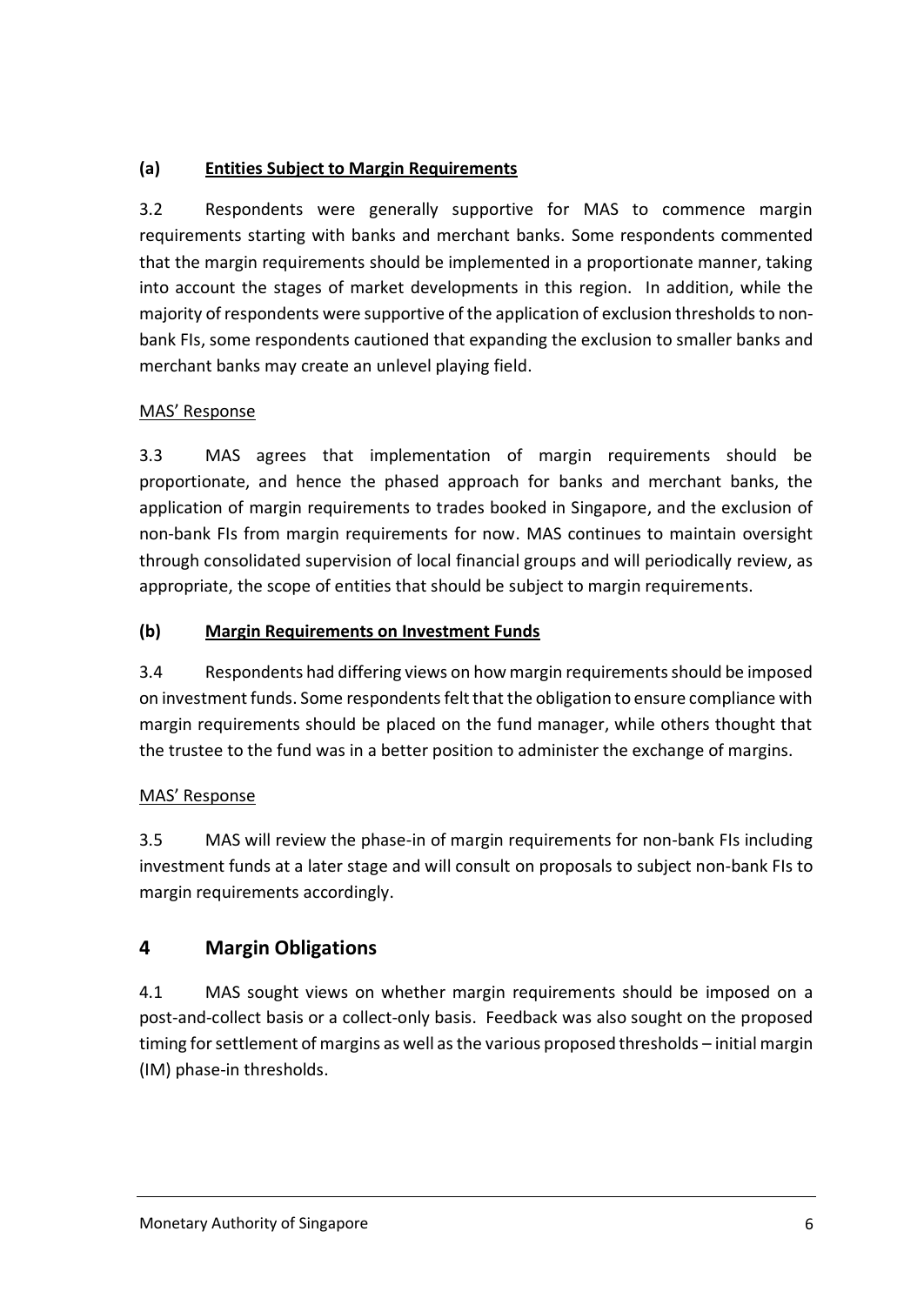# **(a) "Post-and collect" vs "Collect-only" Requirements**

4.2 A large number of respondents preferred the collect-only requirement as it was seen to address concerns relating to duplicative and/or conflicting margin requirements that may arise for cross-border transactions, and avoid risks associated with posting margins to counterparties in non-netting jurisdictions. Other respondents supported the "post-and-collect" requirement primarily because this approach would promote global consistency.

#### MAS' Response

4.3 In view of the approach by major jurisdictions, MAS will adopt a "post-andcollect" requirement. MAS will also put in place measures to address concerns regarding the application to cross-border transactions separately that have been highlighted (see Section 9).

#### **(b) Settlement period for margins exchange**

4.4 Several respondents highlighted the operational challenges of exchanging margins within two business days due to the global nature of derivatives trading, and requested for a longer settlement period for margins to be exchanged.

#### MAS' Response

4.5 In view of operational challenges, MAS agrees that margins can be exchanged within the standard settlement cycle for the relevant collateral type, but no later than three business days from the trade date or from the date of margins recalculation.

# <span id="page-6-0"></span>**5 Margin Calculations and Methodologies**

5.1 MAS sought views on the proposed framework for IM calculations and related requirements, such as the frequency of calculation, recalibration and back-testing of the IM model.

#### **(a) Initial Margin: Model agreement and approval process**

5.2 Several respondents requested for a simplification of the model approval process, by suggesting that a notification to MAS would be sufficient for the use of internal models and third party vendor models. A few also highlighted the administrative burden of the requirement for two counterparties to agree on the specific margin calculation method, the quantitative model to be used, the calibration data and the parameters for calculating IM.

#### MAS' Response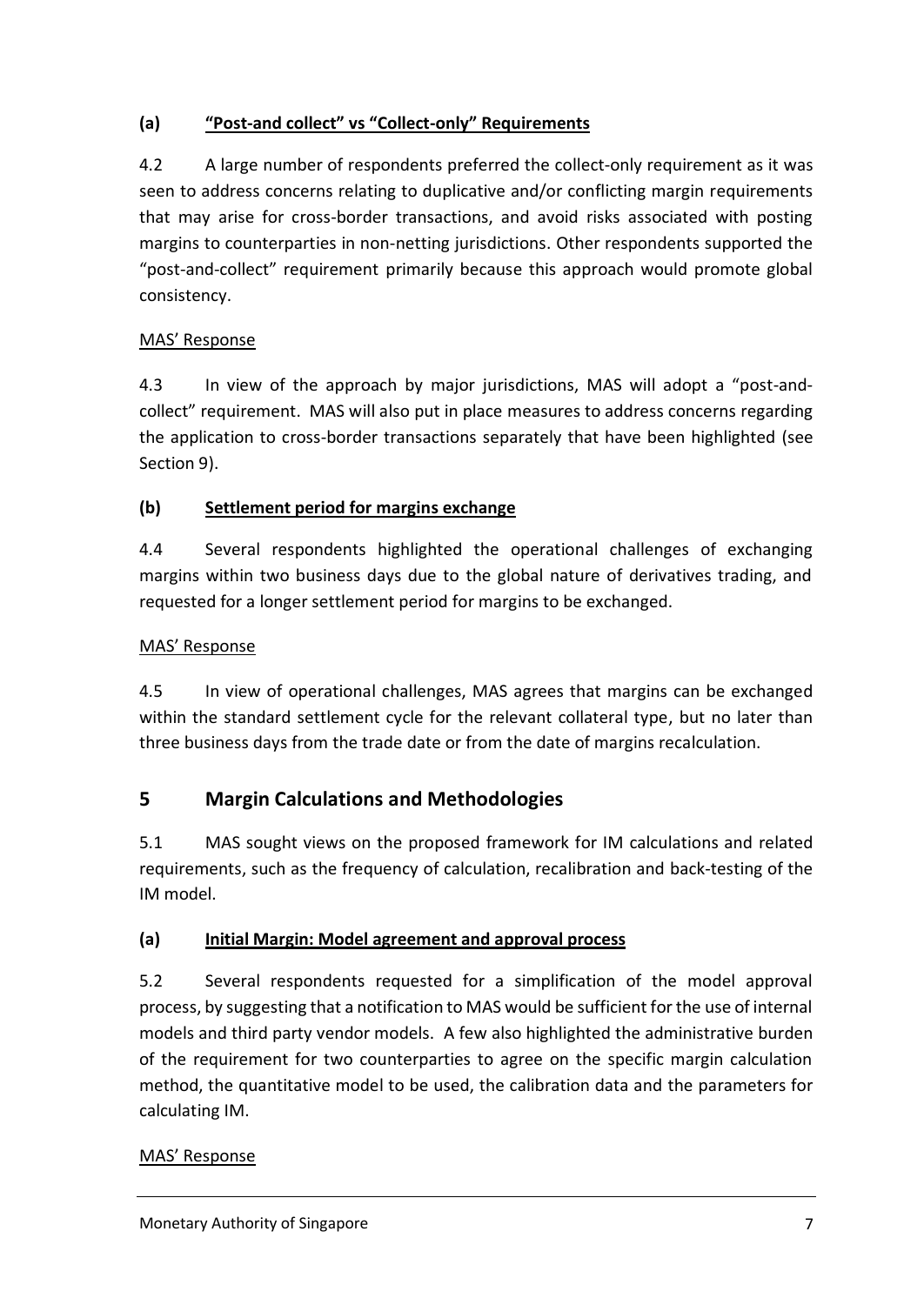5.3 Financial institutions supervised by MAS are all expected to establish a comprehensive risk management framework and adopt the practices set out in the Risk Management Guidelines. In relation to the use of IM models, we agree with the feedback that notification to MAS is sufficient and have clarified in the Guidelines accordingly. However, we continue to expect that MAS Covered Entities agree with counterparties on the margin method and model details prior to execution of transactions. This is important to avoid subsequent disputes.

#### **(b) Initial Margin: Recalibration, Recalculation and Stress-Testing**

5.4 Several respondents highlighted that a semi-annual recalibration of the IM model was too regular, and was stricter than other jurisdictions' proposed rules. A few respondents noted that a recalculation every 10 days was an operational challenge. Some respondents also requested that MAS drop the requirement to perform stress testing, as it would be stricter than what was required in the BCBS-IOSCO framework.

#### MAS' Response

5.5 In consideration of the operational demands highlighted by respondents, MAS has made the following clarifications in the Guidelines:

- (a) that MAS Covered Entities should have policies to cater for circumstances that necessitate recalibration of the IM model, such as in response to changing market conditions, and at the minimum recalibrate at least annually;
- (b) in evaluating the robustness of its IM quantitative models, MAS Covered Entities should assess the necessity of conducting additional stress tests.

5.6 Nevertheless, MAS views that a recalculation should be performed at least every 10 business days to ensure that the amount of IM exchanged remains commensurate with changes in measured potential future exposures. This is consistent with the practice in other jurisdictions.

# **(c) Broad Product Set for Margin Calculation**

5.7 Respondents requested for flexibility in using a product set that is broader than the minimum product set subject to margin requirements under the Guidelines so as to facilitate their margin calculations with respect to cross-border uncleared derivatives contracts.

#### MAS' Response

5.8 MAS Covered Entities may include a broader product set for margining as long as the product set is able to comply with the margin requirements set out in the Guidelines.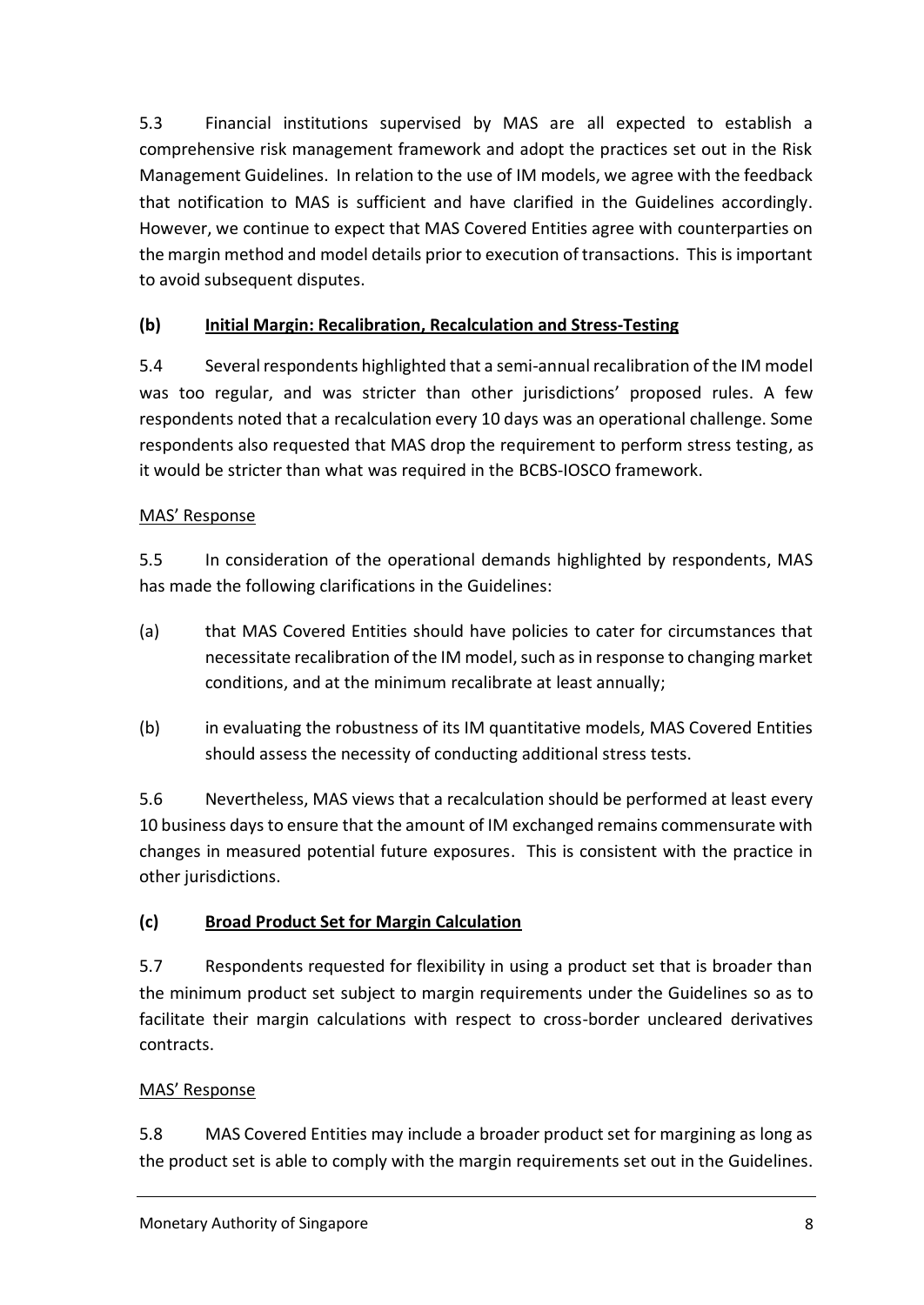In particular, the determination of the broader product set must be on a consistent basis and be subject to the same legally enforceable netting agreement.

# <span id="page-8-0"></span>**6 Eligible Collateral and Haircuts**

6.1 MAS sought views on the proposed range of eligible collateral and corresponding schedule-based haircuts to be applied to assets used for exchange of margins, and the haircut for FX mismatch.

# **(a) Scope of Eligible Collateral**

6.2 Some respondents suggested expanding the scope of eligible collateral, while other respondents raised concerns about the liquidity of certain forms of non-cash collateral such as equities and lower quality debt securities. In respect of equity securities, one respondent suggested expanding the scope of eligible equity securities to include equities on main indices of exchanges beyond Group A exchanges. Clarification was also sought on the interpretation of "main index".

6.3 Some respondents were of the view that it should not be mandatory for MAS Covered Entities to accept all instruments prescribed within the scope of eligible collateral for margining purposes.

# MAS' Response

6.4 MAS agrees with the feedback raised by respondents, and has made appropriate amendments to the Guidelines, in particular, to include collective investment schemes that invest only in instruments that qualify as eligible collateral, and to expand the scope of eligible equity securities to those listed on a main stock index of a regulated exchange. The Guidelines also explains the liquidity considerations for assessing if a stock index qualifies as a main stock index.

6.5 MAS agrees that it is not mandatory for MAS Covered Entities to accept all instruments prescribed within the scope of eligible collateral for margining purposes. MAS Covered Entities retain the discretion to exchange specific types of collateral within the scope of eligible collateral for margining purposes, subject to bilateral agreement between both counterparties.

# **(b) Use of Quantitative Haircut Models**

6.6 Some respondents suggested the use of internal or third-party quantitative haircut models in determining applicable collateral haircuts.

# MAS' Response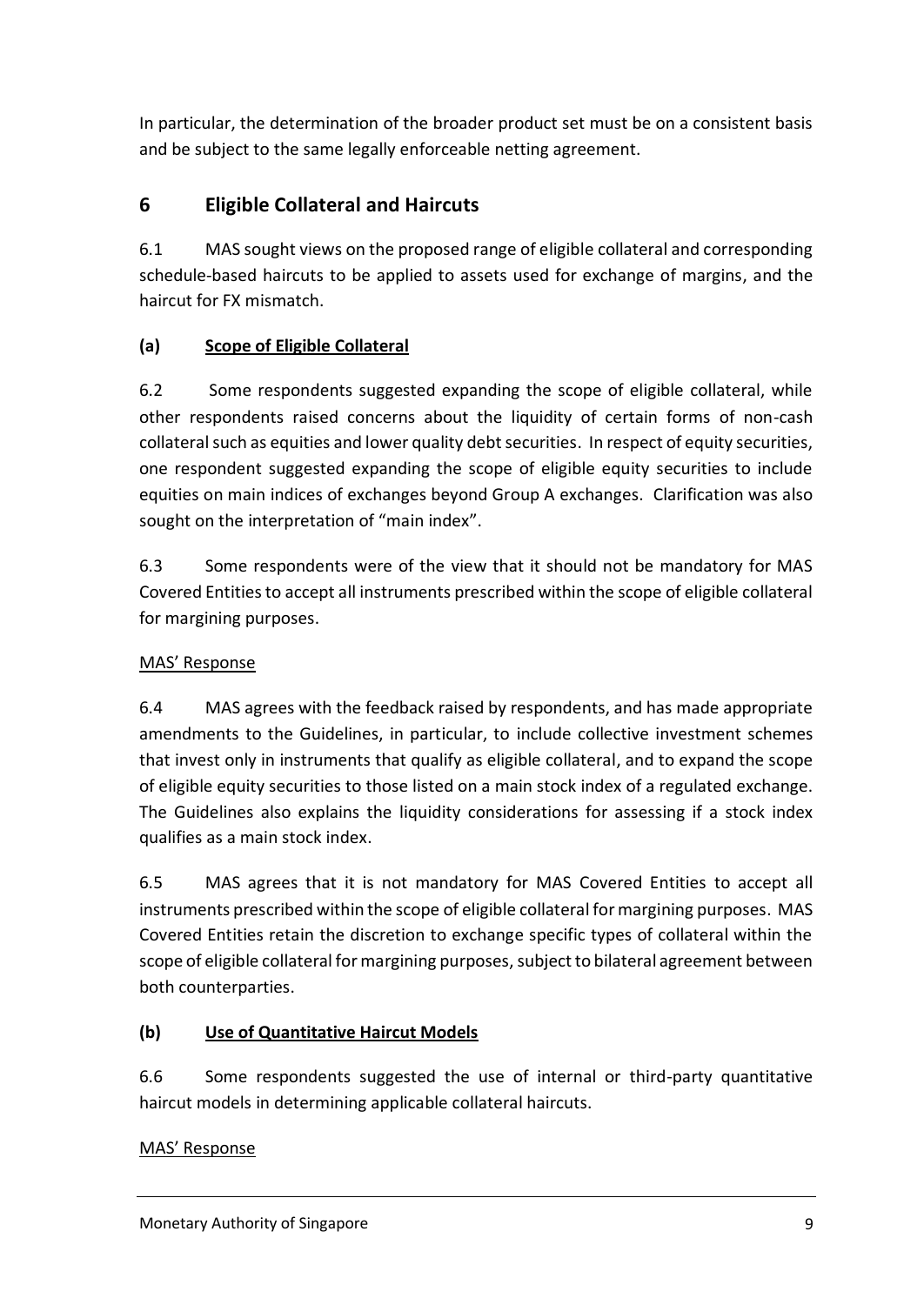6.7 MAS takes the view that the use of standardised schedule-based haircuts is most appropriate, as such haircuts are transparent and appropriately conservative to account for the potential volatility in the market value of collateral exchanged for margin purposes.

# <span id="page-9-0"></span>**7 Treatment of Collateral**

7.1 MAS sought comments on the proposed safe-keeping of IM collateral, including the need for collateral arrangements to be reviewed periodically with updated legal opinions to ensure that the arrangements continue to be legally enforceable.

# **(a) Availability of Initial Margin**

7.2 Some respondents suggested that MAS require that IM collected be made available in a "timely manner" or within a "reasonable time frame" in the event of the posting party's default.

#### MAS' Response

7.3 MAS' policy intent is that MAS Covered Entities should ensure that IM collected is available to the collecting party as soon as legally possible under the applicable laws in the event of the posting party's default. We have clarified this in the Guidelines.

# **(b) Re-Hypothecation, Re-Pledge and Re-Use of Collateral**

7.4 Respondents were mixed in their feedback on the proposal to permit a one-time re-hypothecation of non-cash IM collateral. Some respondents expressed implementation challenges, including the bans on the use of re-hypothecation in other jurisdictions, for not supporting this proposal. Other respondents cited the benefit of improved liquidity for supporting the proposal but acknowledged the implementation challenges and that the improvements on liquidity could be limited.

#### MAS' Response

7.5 MAS notes the mixed feedback on this issue. To accord MAS Covered Entities the flexibility to determine the use of re-hypothecation based on their commercial considerations and operational capacity, MAS will retain our proposal to allow a one-time re-hypothecation of non-cash IM collateral, subject to meeting the requisite conditions. However, MAS will limit the use of one-time re-hypothecation to non-cash margins of buyside financial firms or non-financial entities as set out by the BCBS-IOSCO framework.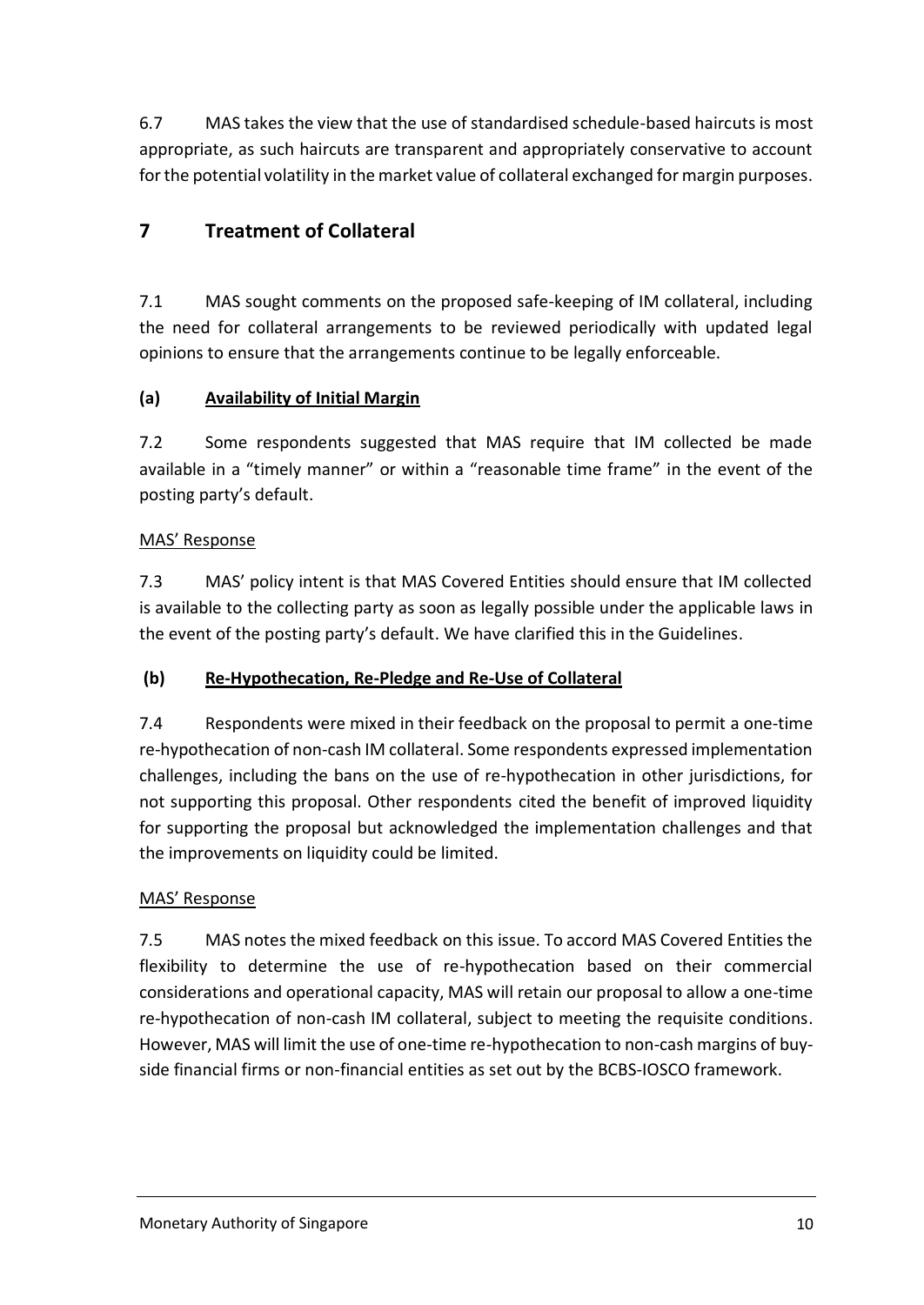# <span id="page-10-0"></span>**8 Treatment of Intra-Group Transactions**

8.1 MAS sought feedback on the proposal that intra-group transactions within the same consolidation group may be exempted from margin requirements, subject to the condition that the MAS Covered Entity comes under group-wide supervision by MAS or regulators in other jurisdictions.

8.2 While respondents were supportive of the proposal to exempt intra-group transactions, they requested for MAS to provide guidance on the application process for such exemptions. A number of the respondents also suggested that MAS remove the need to seek approval for such exemptions, as they felt it was unnecessary and administratively cumbersome.

#### MAS' Response

8.3 MAS has reviewed the feedback and will remove the requirement for MAS Covered Entities to seek MAS approval for intra-group exemptions. However, MAS will retain the condition that the exemption is only limited to transactions between MAS Covered Entities and entities that are fully accounted for in the consolidated financial statements of the holding company of the group of companies to which they belong (i.e. within the meaning of a consolidation group of the Singapore Financial Reporting Standards FRS 110: Consolidated Financial Statements or its equivalent accounting standards).

# <span id="page-10-1"></span>**9 Treatment of Cross-Border Transactions**

9.1 MAS sought views on the proposed treatment of cross-border transactions and the adoption of a deemed compliance approach.

# **(a) Transactions Involving Non-Netting Jurisdictions or Non-Enforceability of Safe-Keeping Arrangement for IM**

9.2 The majority of respondents expressed concern over the treatment of transactions involving counterparties from non-netting jurisdictions or where the safekeeping arrangement is questionable or non-enforceable. They commented that without enforceable netting or collateral safe-keeping arrangements there is a risk that the administrator of an insolvent counterparty may "cherry-pick" from the posted collateral to be returned in the event of insolvency or that an MAS Covered Entity may not be able to effectively foreclose on the margins in the event of a counterparty default.

#### MAS' Response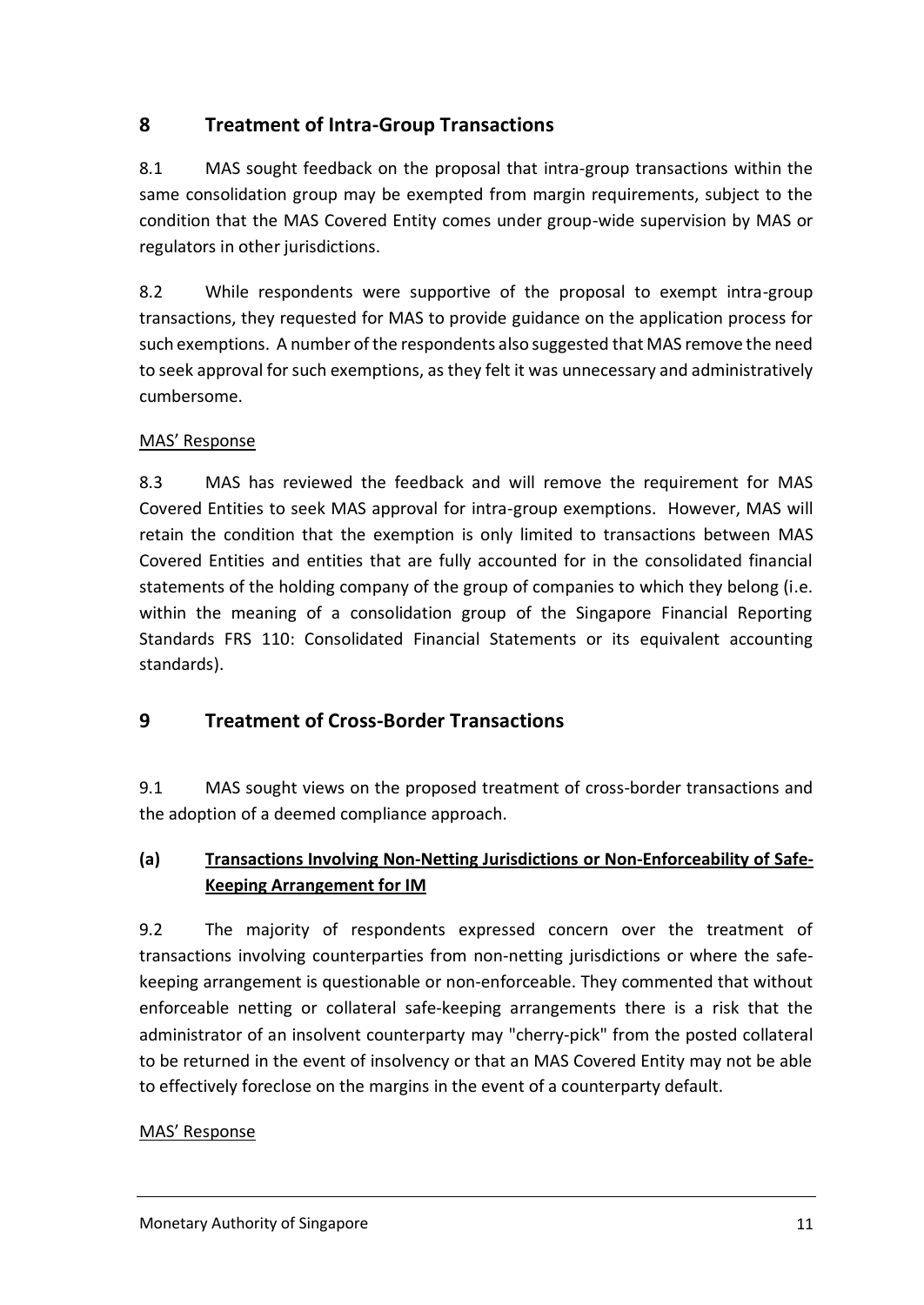9.3 MAS notes respondents' concerns on imposing margin requirements on uncleared derivatives contracts where enforceability of the netting agreements or collateral arrangements are questionable. Posting margins to counterparties under such circumstances may lead to adverse outcomes. Instead, MAS would adopt a pragmatic approach by requiring that MAS Covered Entities manage the risk exposure to such counterparties through the adoption of appropriate risk management practices, for example by setting limits on exposure to such counterparties. In addition, uncollateralised or unmargined exposures will be subject to higher risk charges under the MAS Capital Requirements for banks and merchant banks.

#### **(b) Process for Comparability Assessment**

9.4 Respondents were supportive of MAS' proposed outcomes-based approach in making our comparability assessment. However, they sought clarifications on the assessment criteria, application procedures and the expected timeline. Respondents also requested that MAS publish the list of jurisdictions whose margin requirements are assessed to be comparable with the Guidelines.

#### MAS' Response

9.5 Foreign margin requirements that are consistent with the BCBS-IOSCO framework would generally be assessed to be comparable. MAS is currently of the view that compliance with the margin requirements implemented by the BCBS-IOSCO Working Group on Margin Requirements member jurisdictions<sup>4</sup> are comparable and deemed to be in compliance with the Guidelines. MAS intends to enter into comparability assessment discussions with other regulators in due course.

 $\overline{a}$ 

<sup>4</sup> These jurisdictions are: Australia, Canada, the European Union, Hong Kong, India, Japan, Republic of Korea, Mexico, Russia, Singapore, Switzerland, and the United States.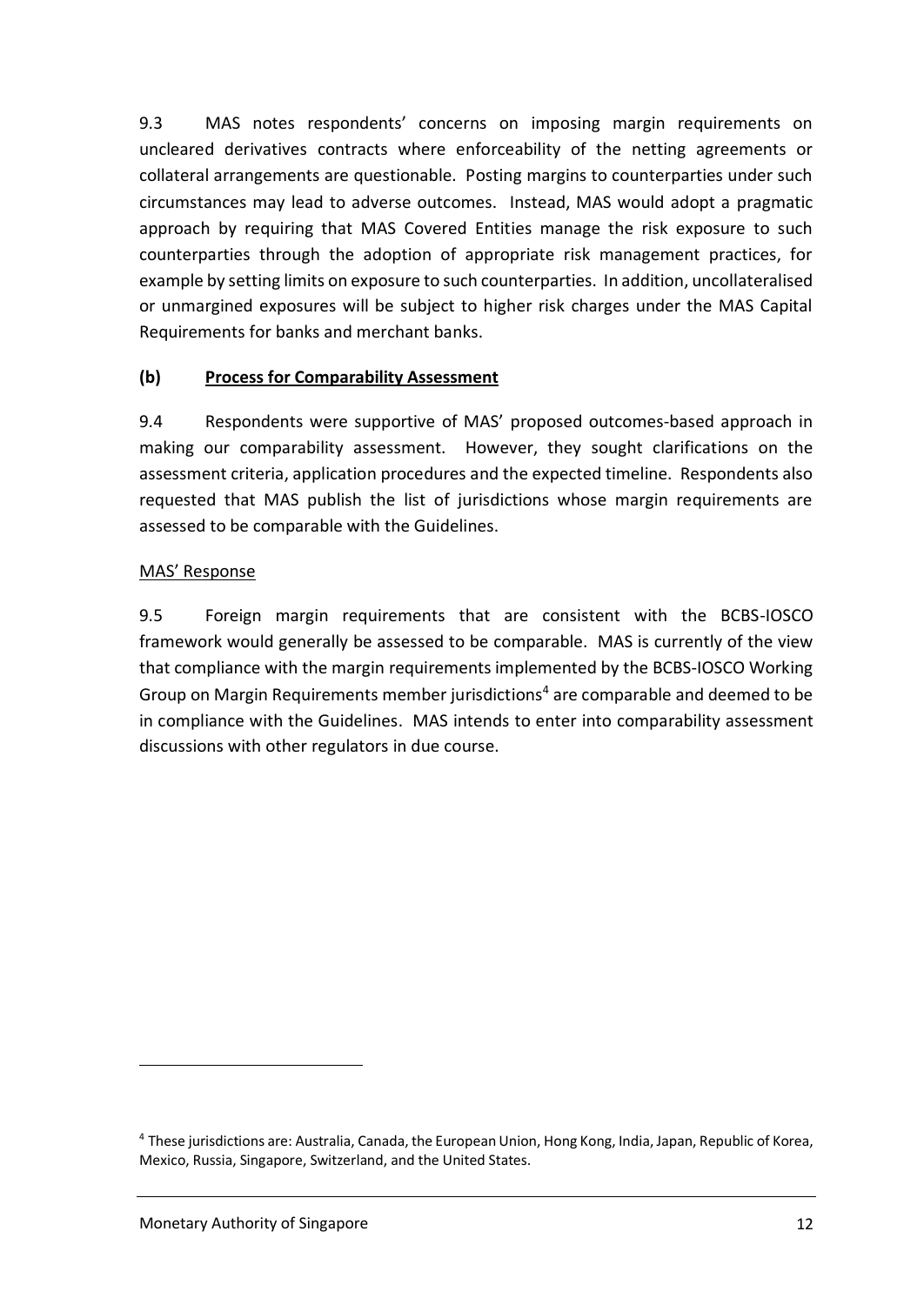# <span id="page-12-0"></span>**10 Implementation Schedule**

10.1 MAS sought views on the proposed phase-in schedule and transitional arrangements for margin requirements to apply to MAS Covered Entities. Respondents were supportive of the proposed provision of a 6-month transition period to allow MAS Covered Entities to address operational or teething issues in implementing the new regime. However, they sought clarification on MAS' expectations on MAS Covered Entities during the transition period. In particular, respondents sought confirmation on whether the Guidelines would retrospectively apply to new uncleared derivatives transactions entered into during the transition period.

#### MAS' Response

10.2 A 6-month transition period will apply from the commencement of the Guidelines (i.e. 1 March 2017), during which MAS Covered Entities will be expected to make progress to meet the Guidelines as soon as practicable. As and when the necessary documentation and arrangements with respect to a counterparty are in place during that period, MAS Covered Entities should start exchanging margins for contracts entered into with that counterparty from that point on. MAS will closely monitor the MAS Covered Entities' progress during this transitional period.

# **MONETARY AUTHORITY OF SINGAPORE**

6 December 2016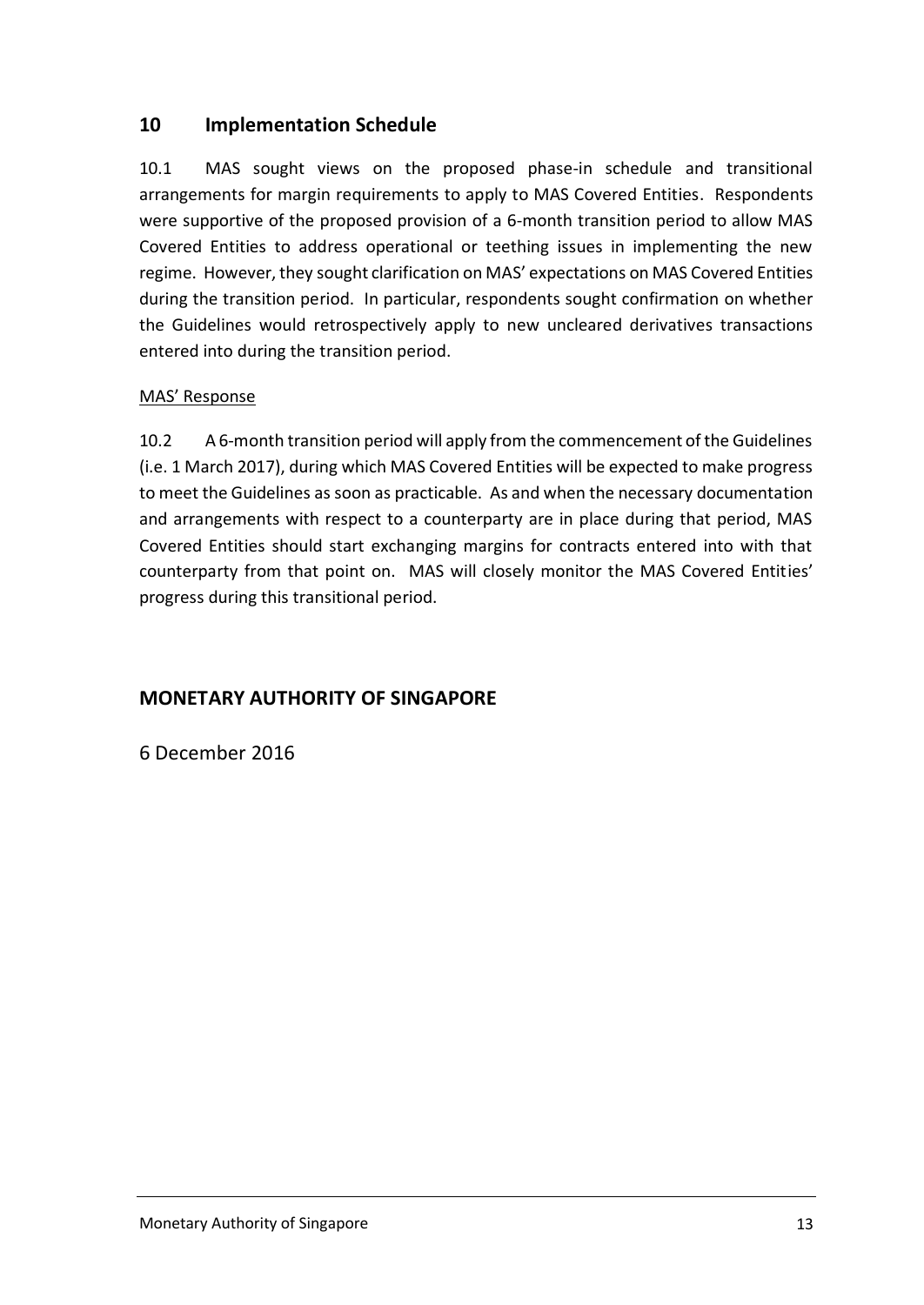#### **LIST OF RESPONDENTS TO THE POLICY CONSULTATION ON**

#### **MARGIN REQUIREMENTS FOR NON-CENTRALLY CLEARED OTC DERIVATIVES**

- 1. Aberdeen Asset Management Asia Ltd.
- 2. The Alternative Investment Management Association
- 3. Bank Julius Baer & Co. Ltd., Singapore Branch
- 4. BNP Paribas Trust Services Singapore Limited
- 5. The Bank of Tokyo-Mitsubishi UFJ, Ltd., Singapore Branch
- 6. Citigroup
- 7. CME Group Inc.
- 8. Credit Suisse AG
- 9. DBS Bank Ltd.; and DBS Trustee Ltd.
- 10.Deutsche Bank Ag
- 11.DNB Bank ASA, Singapore Branch
- 12. The Global Foreign Exchange Division of the Global Financial Markets Association
- 13. ICI Global
- 14. IG Asia Pte. Ltd.
- 15. Investment Management Association of Singapore
- 16. The International Swaps and Derivatives Association Inc.; and Asia Securities Industry & Financial Markets Association
- 17.Japanese Bankers Association
- 18.J Low Law Corporation
- 19.KPMG Services Pte. Ltd.
- 20. LCH.Clearnet Group Ltd.
- 21.Markit
- 22.Malaysian Banking Berhad, Singapore Branch
- 23.Mizuho Bank, Ltd.
- 24.Moody's Investors Service Singapore Pte. Ltd.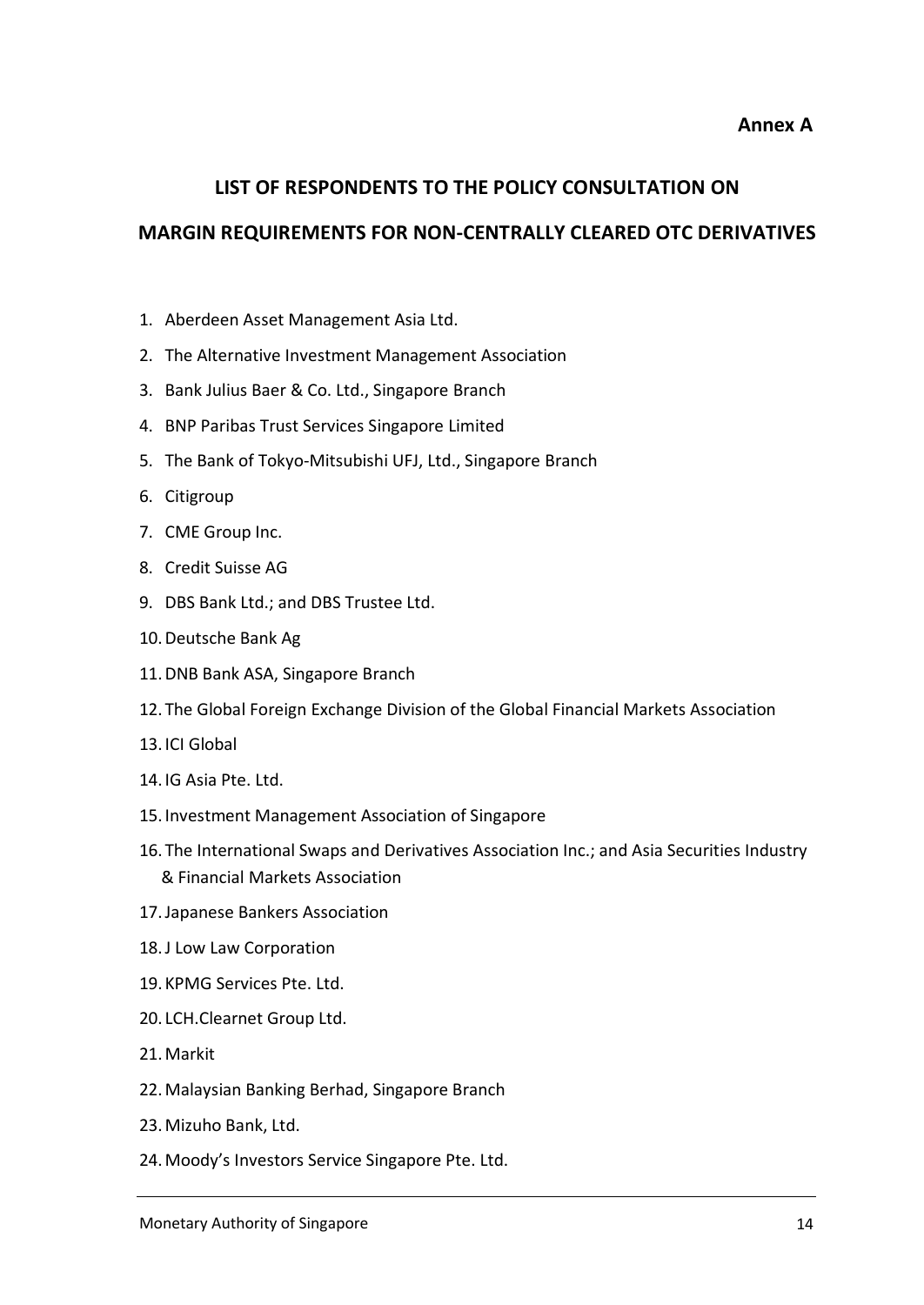- 25.NetOTC Services Ltd.
- 26.OCBC Bank

27.Philip Futures Pte. Ltd.; and Philip Securities Pte. Ltd.

28. Schroder Investment Management (Singapore) Ltd.

- 29. Standard Chartered Bank
- 30.WongPartnership LLP
- 31.Respondent A who requested for confidentiality of identity

32.Respondent B who requested for confidentiality of identity

33.Respondent C who requested for confidentiality of identity

34.Respondent D who requested for confidentiality of identity and submission 35.Respondent E who requested for confidentiality of identity and submission 36.Respondent F who requested for confidentiality of identity and submission 37.Respondent G who requested for confidentiality of identity and submission 38.Respondent H who requested for confidentiality of identity and submission 39.Respondent I who requested for confidentiality of identity and submission 40.Respondent J who requested for confidentiality of identity and submission 41.Respondent K who requested for confidentiality of identity and submission 42.Respondent L who requested for confidentiality of identity and submission 43.Respondent M who requested for confidentiality of identity and submission 44.Respondent N who requested for confidentiality of identity and submission

Please refer to Annex B for the submissions.